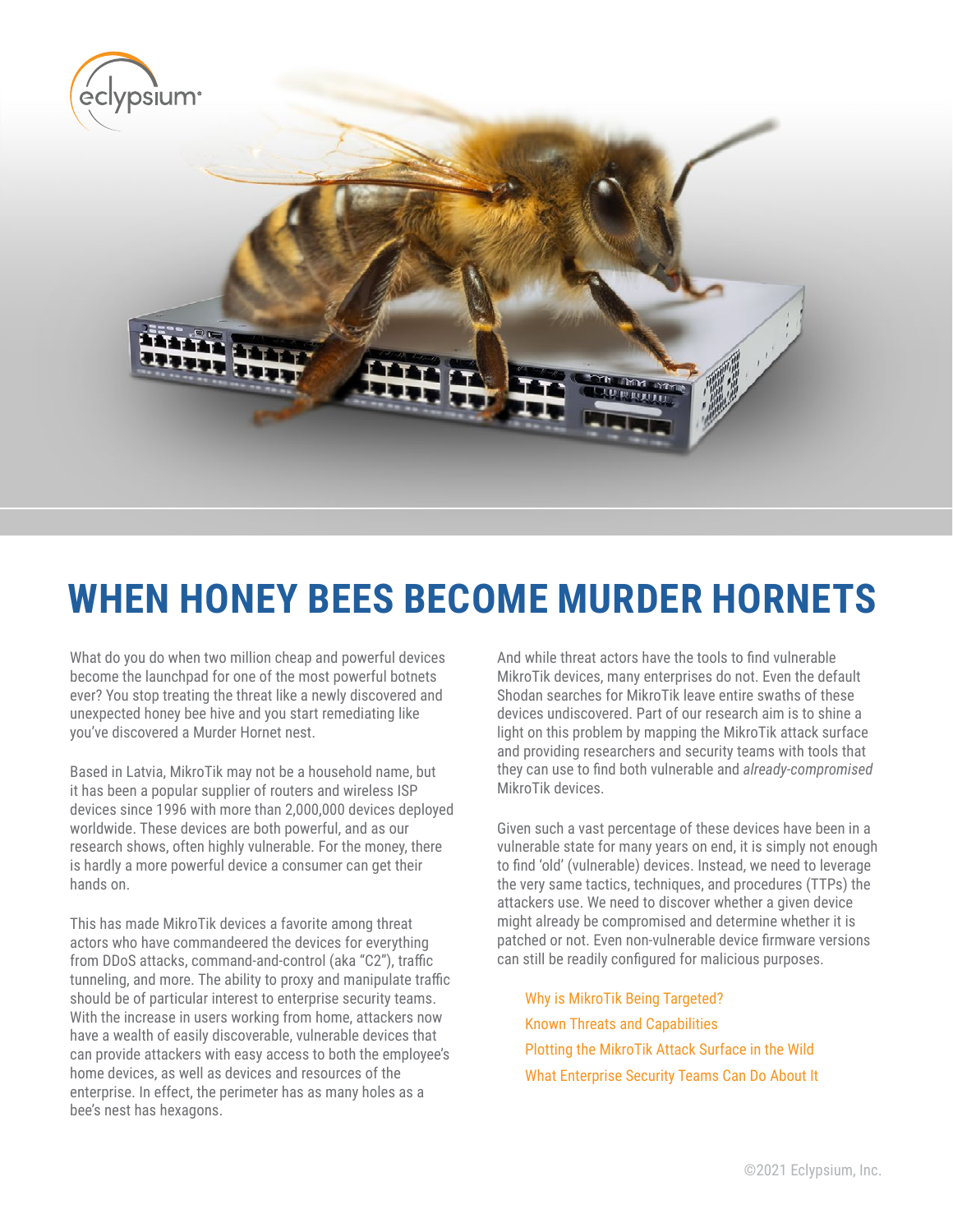<span id="page-1-0"></span>

# **WHY IS MIKROTIK BEING TARGETED?**

MikroTik devices present an enticing set of traits from the perspective of an attacker. First of all, they are plentiful with more than 2,000,000 devices deployed worldwide, and also particularly powerful and feature-rich devices. In addition to serving SOHO environments, MikroTik routers and wireless systems are regularly used by local ISPs. The same horsepower that can make MikroTik enticing to an ISP, can also be enticing to an attacker.

MikroTik devices are also prone to vulnerabilities. Like many SOHO and IoT devices, they often come with default credentials of admin/empty password, and even devices that are intended for corporate environments come without default settings for the WAN port. Additionally, MikroTik's auto-upgrade feature is rarely turned on, meaning that many devices are simply never updated. They also have an incredibly complex configuration interface, making it easy for users to make risky mistakes. All of this leads to a situation where there are thousands of vulnerable and EOL devices easily discoverable on the Internet, some of them over a decade old.

Lastly, MikroTik devices contain serious, remotely exploitable vulnerabilities. There are three CVEs from the past 3 years that can lead to remote code execution and a complete takeover of a device. Given the challenges of updating MikroTik, there are large numbers of devices with these 2018 and 2019 vulnerabilities. Collectively, this gives attackers many opportunities to gain full control over very powerful devices, positioning them to be able to target devices both behind the LAN port as well as target other devices on the Internet.

# **KNOWN THREATS AND CAPABILITIES**

The Eclypsium Research Team began looking into MikroTik routers in early September of 2021. Based on our previous research into [TrickBot and its firmware-targeting module](https://eclypsium.com/2020/12/03/trickbot-now-offers-trickboot-persist-brick-profit/)  [TrickBoot](https://eclypsium.com/2020/12/03/trickbot-now-offers-trickboot-persist-brick-profit/) we were particularly interested in how threat actors such as TrickBot used compromised routers as C2 infrastructure. Around this time last year, TrickBot was able to fall back on MikroTik infrastructure (and other SOHO devices)

after US Cyber Command successfully disrupted their main infrastructure. This made us want to better understand the MikroTik attack surface and how attackers might use them once compromised.

No sooner had we begun our research, when news broke of a [new record-breaking DDoS attack,](https://www.bleepingcomputer.com/news/security/new-m-ris-botnet-breaks-ddos-record-with-218-million-rps-attack/) with initial reports pointing to the Meris botnet. The Meris botnet, as you may have guessed, runs on MikroTik routers. Meris was able to use the SOCKS4 proxy of the MikroTik router and tunnel attack traffic to their targets. In previous research, Troy Hunt had observed infected MikroTik routers [injecting cryptojacking scripts](https://www.troyhunt.com/i-now-own-the-coinhive-domain-heres-how-im-fighting-cryptojacking-and-doing-good-things-with-content-security-policies/) as the devices were routing web traffic.

The capabilities demonstrated in these attacks should be a red flag for enterprise security teams. The ability for compromised routers to inject malicious content, tunnel, copy, or reroute traffic can be used in a variety of highly damaging ways. DNS poisoning could redirect a remote worker's connection to a malicious website or introduce a machine-the-middle. The router could scan the internal network behind the router. An attacker could use well-known techniques and [tools](https://en.kali.tools/?p=30) to potentially capture sensitive information such as stealing MFA credentials from a remote user using SMS over WiFi. As with previous attacks, enterprise traffic could be tunneled to another location or malicious content injected into valid traffic. These types of attacks are not remotely far-fetched given that sophisticated threats such as TrickBot are already known to be using MikroTik devices.

# **PLOTTING THE MIKROTIK ATTACK SURFACE IN THE WILD**

Based on the significance of these devices, we wanted to map out the exposure in the real world. We started by collecting basic information such as the device version, configuration, and other traits. During this process, we managed to find around 20,000 devices with proxy open and injecting mining scripts into web pages that the user visited. We have collected them into a dataset.

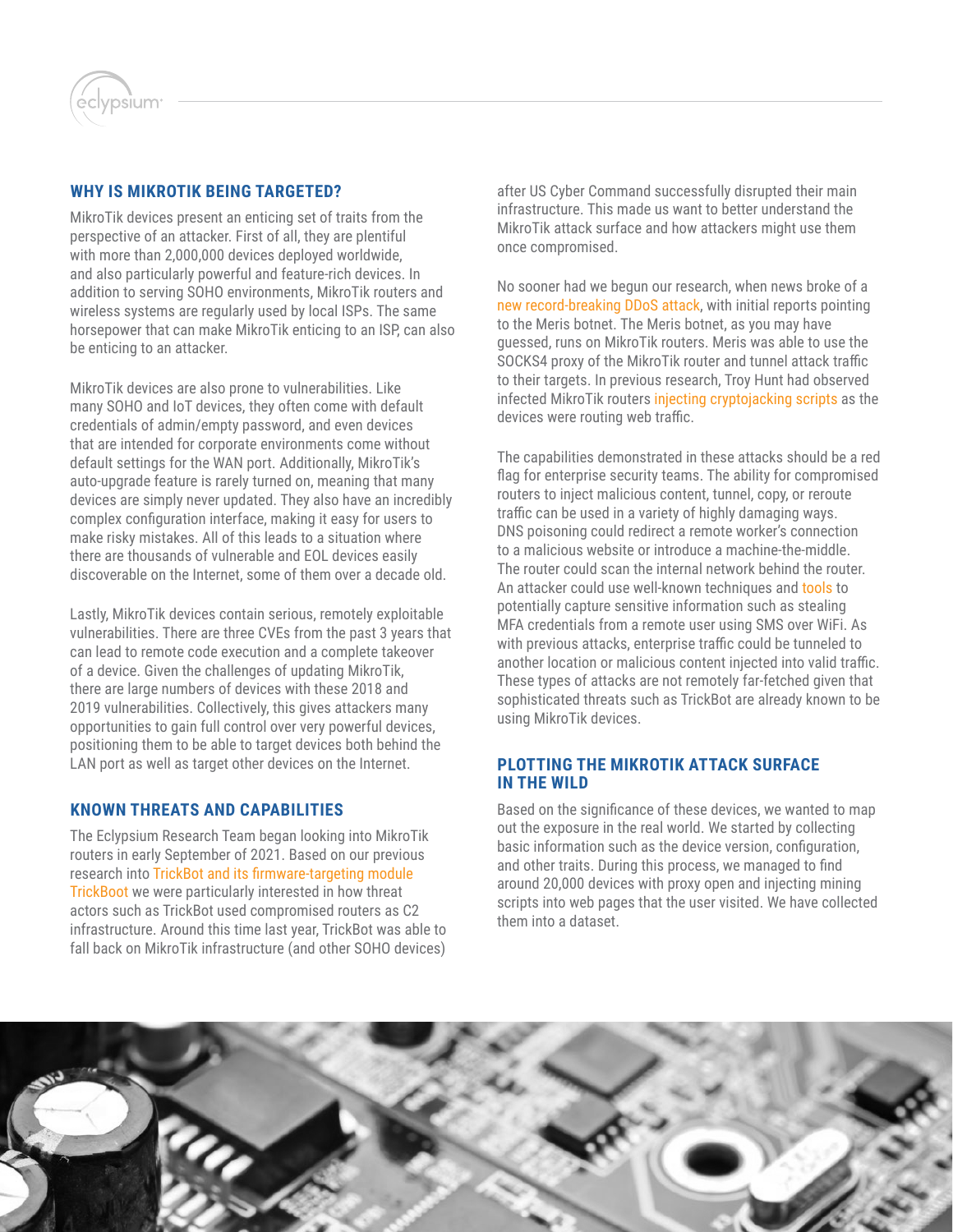psium



# Top Crypto-Mining Scripts Observed on Exposed MikroTik Devices

This is similar to the results found in previous research by Troy [Hunt,](https://www.troyhunt.com/i-now-own-the-coinhive-domain-heres-how-im-fighting-cryptojacking-and-doing-good-things-with-content-security-policies/) after he was able to take over coinhive.com. At the time, they presumed MikroTiks are involved as well, but only about a half of the devices we found are directly attempting to connect to now-offline coinhive. Some of these devices still connect to active mining services.

We next followed with other security researchers to see if there were any ongoing campaigns related to MikroTiks. We found out that Meris malware was continuing to infect MikroTik devices en-masse, which correlated to our previous information.

# **Hunting the Botnet**

The next step would be to find which exact hosts are already infected or potentially can be infected. However, direct testing would involve trying to log in to actual routers, which would require approval from the device owners. As a result, we first wanted only to use Shodan to map out the attack surface of vulnerable devices.

After reviewing a list of potential CVEs, we picked 4 that were

the most impactful (pre-authentication, leading to full device takeover):

<= 6.45.6 - CVE-2019-3977, CVE-2019-3978 (winbox-based)

<= 6.42 - CVE-2018-14847 (winbox-based)

 (recently added to CISA's [KNOWN EXPLOITED](https://www.cisa.gov/known-exploited-vulnerabilities-catalog)  [VULNERABILITIES CATALOG](https://www.cisa.gov/known-exploited-vulnerabilities-catalog))

<= 6.41.3 - CVE-2018-7445 (smb-based)

As we can see, we are looking for:

- 1. Devices with WinBox protocol exposed
- 2. Devices with RouterOS version <= 6.45.6

Using customized shodan queries, we managed to build a dataset of  $\sim$  300 000 IP addresses vulnerable to at least one of these exploits. Analyzing the data we can see that vulnerable MikroTik devices are particularly widespread. China, Brazil, Russia, Italy, and Indonesia had the most total vulnerable devices with the United States having the 8th most.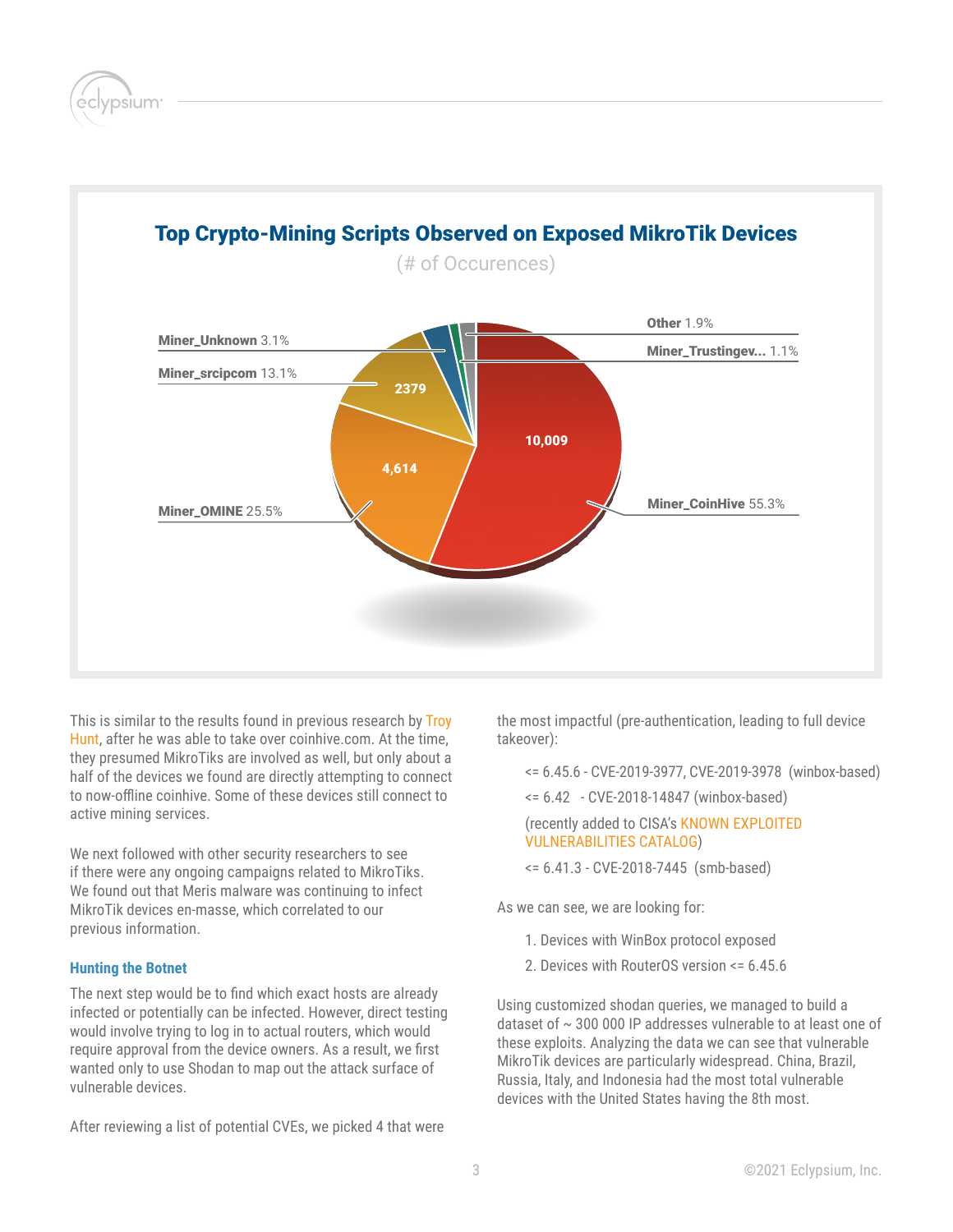



Next, we looked at the distribution of devices based on the specific vulnerable version of RouterOS. The data was very irregular in terms of distribution, with some of the older versions accounting for large numbers of vulnerable devices. This highlights the large number of MikroTik devices that are simply never being updated.

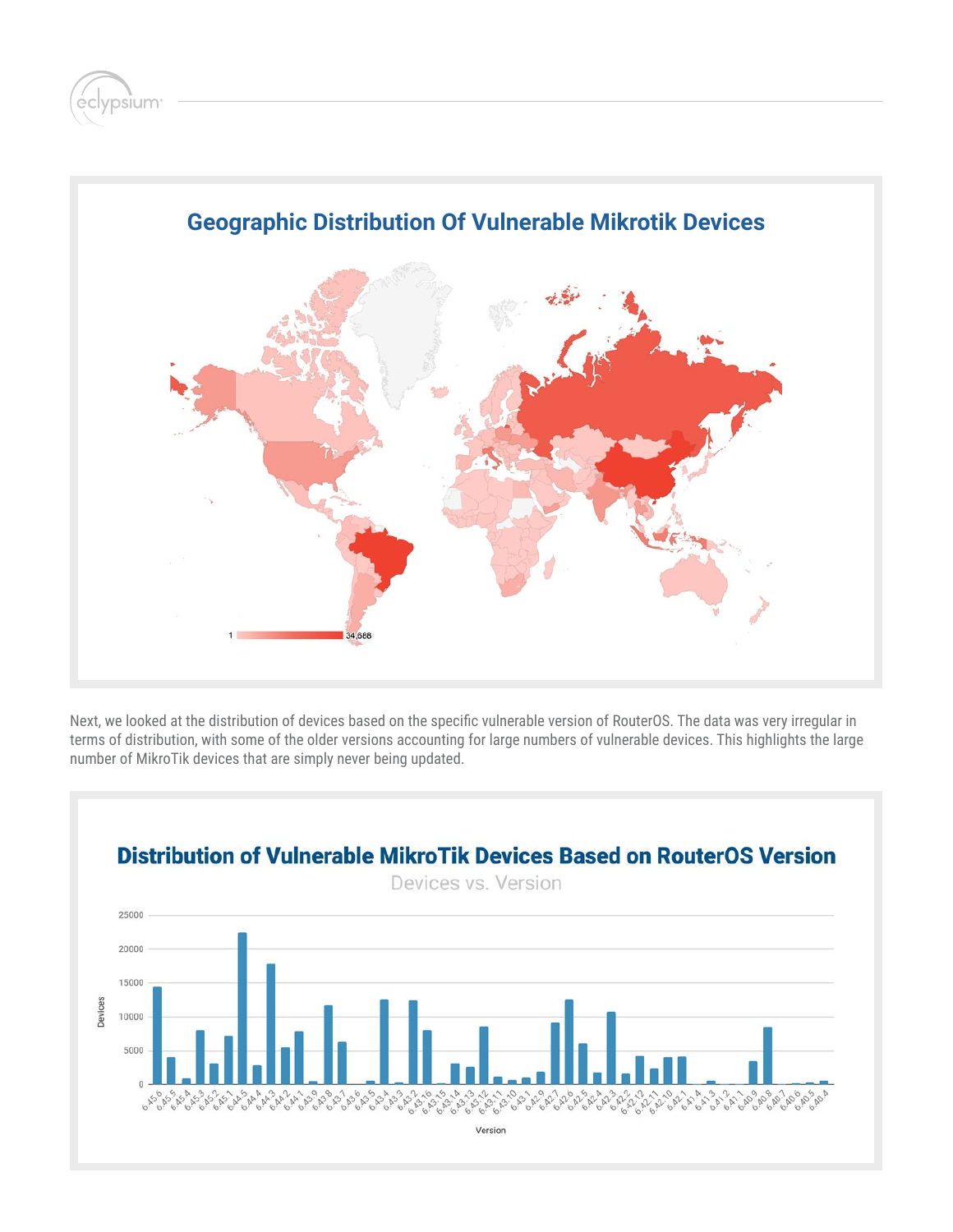<span id="page-4-0"></span>

# **BUILDING THE TOOL**

Next, we wanted to arm administrators with a tool that could let them answer the following simple questions:

- 1. "Am I vulnerable?"
- 2. "Am I infected?"

However, automating such a test can be tricky as many devices only expose a proprietary WinBox protocol or a web UI based on this protocol. Additionally, the Meris malware only performs subtle configuration changes to the device, which makes it troublesome for admins to patch out. As a result, we wanted to code a new tool that would provide administrators with the ability to:

- 1. Identify MikroTik devices with CVEs that would allow the device to be taken over.
- 2. Attempt to log in with a given list of credentials (plus those found from the CVEs).
- 3. Check for IoCs of Meris on the device to infer compromise

Note, users of the tool should only attempt to login to devices that they own, and will take liability for their actions. Given that the Meris infector malware uses SSH, WinBox, and HTTP API, we wanted to integrate with all 3 protocols.

#### **WinBox**

Tenable had previously performed extensive [research](https://github.com/tenable/routeros) into RouterOS, and WinBox. [https://github.com/tenable/routeros.](https://github.com/tenable/routeros) In particular, their "By the Way" PoC (CVE-2018-14847, [https://](https://github.com/tenable/routeros/tree/master/poc/bytheway) [github.com/tenable/routeros/tree/master/poc/bytheway\)](https://github.com/tenable/routeros/tree/master/poc/bytheway) and WinBox protocol implementation were particularly useful. We decided to use this implementation for WinBox integration, although it only supports older MikroTik versions. We cleaned up the PoC to not enable the devel user (which would be a backdoor), but only expose admin credentials. We also implemented a binary that, using provided credentials for the device, will dump the scheduler scripts from the device using the WinBox protocol.

# **HTTP API**

The HTTP API is well-documented and has open-source modules: <https://github.com/socialwifi/RouterOS-api>.

#### **SSH**

For SSH, a simple command (/system scheduler export) can be used to list all the scheduler scripts.

Using this, we implemented the tool (link to the tool) that will attempt to:

- Exploit the list of IP addresses using the CVE-2018-14847
- Attempt to login using the exposed credentials (or using provided credentials)
- Check the listing of scheduler scripts for scripts with known-bad domains, or URLs that look similar to Meris C&C URLs.

In short, it will attempt to imitate the botnet, minus the infection part, and instead, detect the presence of the infection.

# **WHAT ENTERPRISE SECURITY TEAMS CAN DO ABOUT IT**

Enterprise security teams should take steps to identify any vulnerable or compromised MikroTik devices in their environment and take appropriate action to mitigate their risk. Eclypsium customers can use the platform to automatically identify MikroTik devices and check them for vulnerabilities or threats. However, we are also providing access to a free tool (LINK) that anyone can use to check devices for the presence of a scheduler or CVE-2018-14847.

#### **How to Identify Vulnerable Devices**

**For Eclypsium Customers** - Eclypsium's Network Devices Scanner is able to fingerprint MikroTik devices based on their HTTP and UPnP responses down to the specific version. The Eclypsium platform also provides automated analysis of MikroTik devices to identify vulnerabilities and threats. Customers should upgrade to version 2.8 or later in order to scan their MikroTik devices. Staff can then easily find MikroTik devices by searching 'MikroTik' on the Devices page of the Eclypsium Console or selecting MikroTik from the 'Manufacturers' dropdown list. The platform will automatically identify any vulnerabilities or threats present.